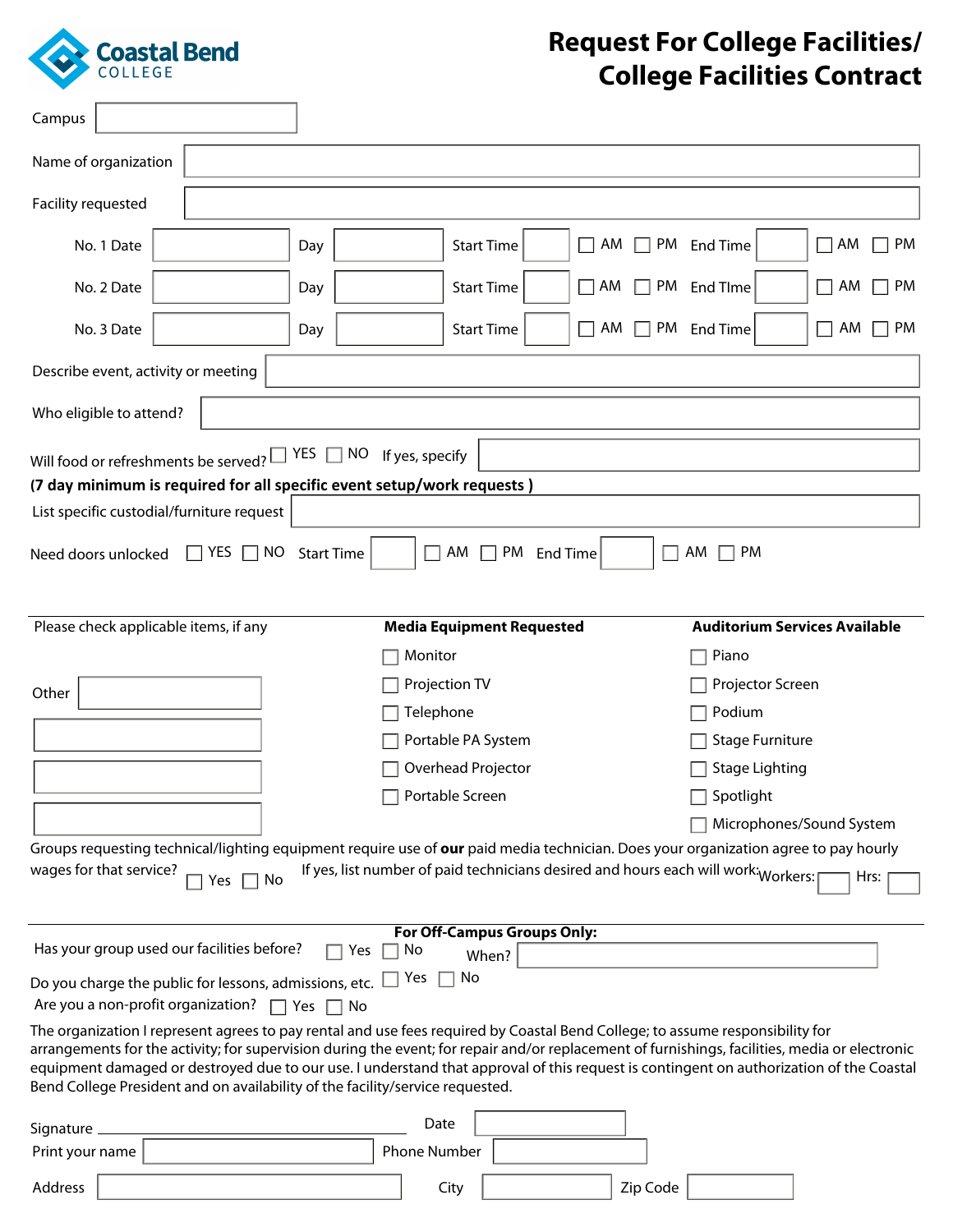## **For Authorized CBC Personnel**

| Request is reviewed by:                         |                                                        | Date                                                       |  |
|-------------------------------------------------|--------------------------------------------------------|------------------------------------------------------------|--|
| <b>NOTES</b>                                    |                                                        |                                                            |  |
| Facilities Implications:                        |                                                        |                                                            |  |
| <b>Total Cost:</b>                              |                                                        |                                                            |  |
| <b>Total Overtime Hours:</b>                    |                                                        |                                                            |  |
|                                                 | Number of facilities personal needed for setup :       |                                                            |  |
| Rental Equipment:                               |                                                        |                                                            |  |
| In-Kind Donations:                              |                                                        |                                                            |  |
|                                                 |                                                        |                                                            |  |
|                                                 |                                                        |                                                            |  |
| Request is authorized for Non-College Group(s): |                                                        |                                                            |  |
| <b>College President</b>                        |                                                        | Date                                                       |  |
| Charge for facilities<br>Yes<br>$\mathsf{L}$    | Media Technician<br>Custodial<br>No                    | Media Equipment<br>Other                                   |  |
| <b>To: Requestors</b>                           |                                                        |                                                            |  |
|                                                 | Rental services requested have been<br><b>APPROVED</b> |                                                            |  |
| Rental services requested have                  | NOT BEEN APPROVED.                                     | Please resubmit request if group has alternate dates/time. |  |
| Approved by                                     |                                                        | Date                                                       |  |